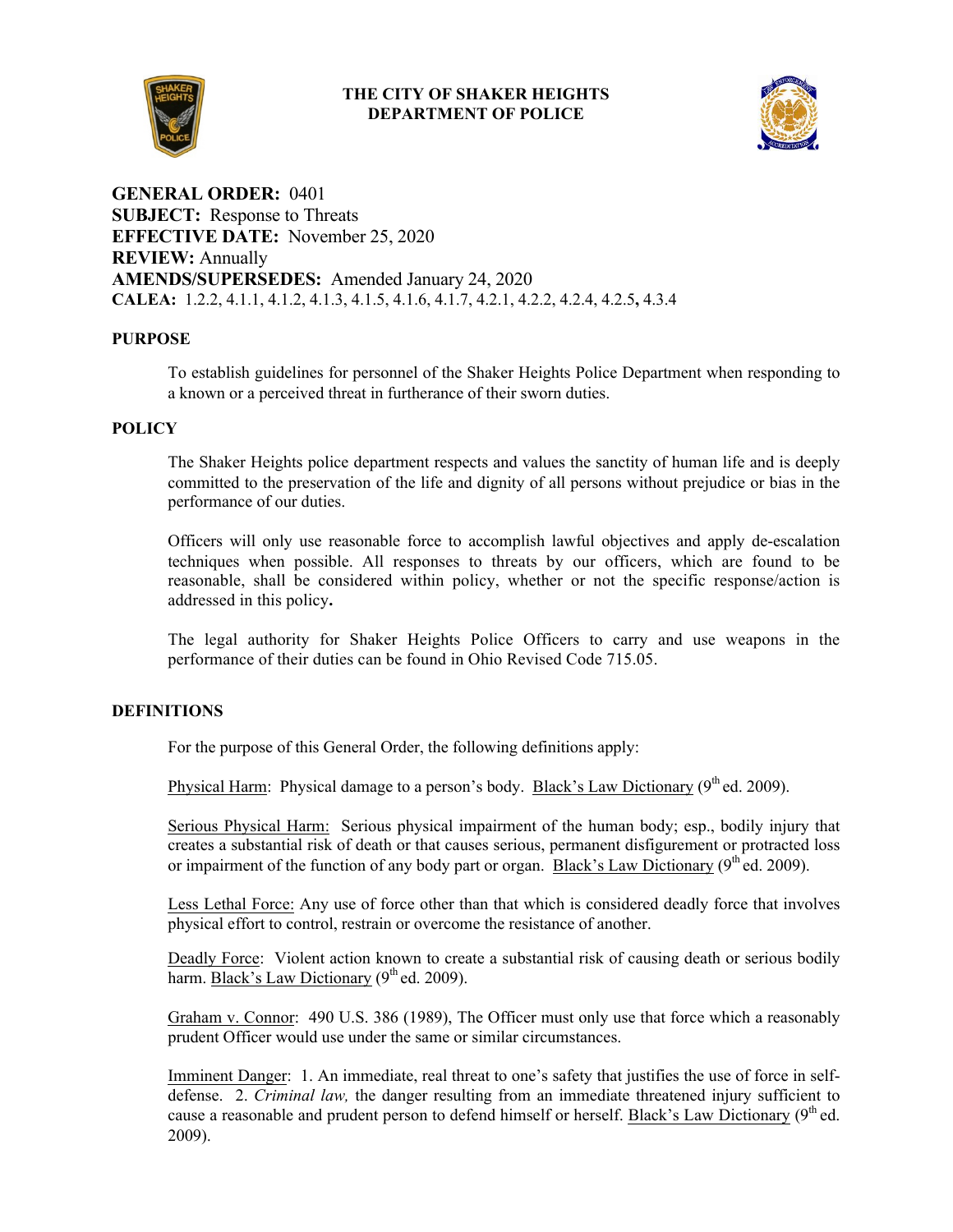Objectively Reasonable: The determination that the necessity for using force and the appropriate level of force is based upon the officer's evaluation of each situation in light of the totality of the circumstances known at the time the force is used and based upon what a reasonably prudent officer would use under the same or similar circumstances. These circumstances include, but are not limited to, the seriousness of the crime, the level of threat or resistance presented by the subject, and the danger to the community.

Reasonable: *(adj.):* 1. Fair, proper, or moderate under the circumstances  $\le$  reasonable pay > 2. According to reason  $\leq$ your argument is reasonable but not convincing  $\geq$ . 3. (Of a person) having the faculty of reason  $\leq a$  reasonable person would have looked both ways before crossing the street $\geq$ . Reasonableness, *n*. Black's Law Dictionary (9<sup>th</sup> ed. 2009).

Totality of the Circumstances: All facts and circumstances known to or perceived by the officer(s) at the time of the event, taken as a whole, including the conduct of the officer(s) and the subject.

De-escalation: Taking action or communication verbally or non-verbally during a potential force encounter in an attempt to stabilize the situation and reduce the immediacy of the threat so that more time, options, and resources can be called upon to resolve the situation without the use of force or with a reduction in the force necessary.

Choke Hold: A physical maneuver that restricts an individual's ability to breathe for the purposes of incapacitation.

Vascular Neck Restraint: Pressure applied to the sides of an individual's neck, which restricts blood flow to the brain causing the subject to lose consciousness.

Warning Shot: Discharge of a firearm for the purpose of compelling compliance from an individual, but not intended to cause physical injury.

Exigent Circumstances: Circumstances that would cause a reasonable person to believe that a particular action is necessary to prevent physical harm to an individual, the destruction of relevant evidence, the escape of a suspect or some other consequence improperly frustrating legitimate law enforcement efforts.

#### **GENERAL:**

The Shaker Heights Police Department is cognizant that in tense, uncertain, and/or rapidly evolving incidents, a trained Officer(s) may have to use technique(s)/tactic(s), weapon(s), and/or objects that can be modified/used as weapons, that are not part of the Department's formal training program; as well as may not have been identified, nor even contemplated, in this policy to be used as weapons, but must be used to reasonably respond to a real and/or perceived threat.

#### **PROCEDURES:**

- I. Responding to Threats
	- A. Officers will use only the amount of force, which is reasonable, through the use of authorized less lethal force techniques and/or weapons to affect an arrest, overcome a subject's resistance to arrest, prevent escape and/or to defend themselves or another person(s) from harm and/or injury.
	- B. The response to threats by Police Officers, whenever possible, should be progressive in nature.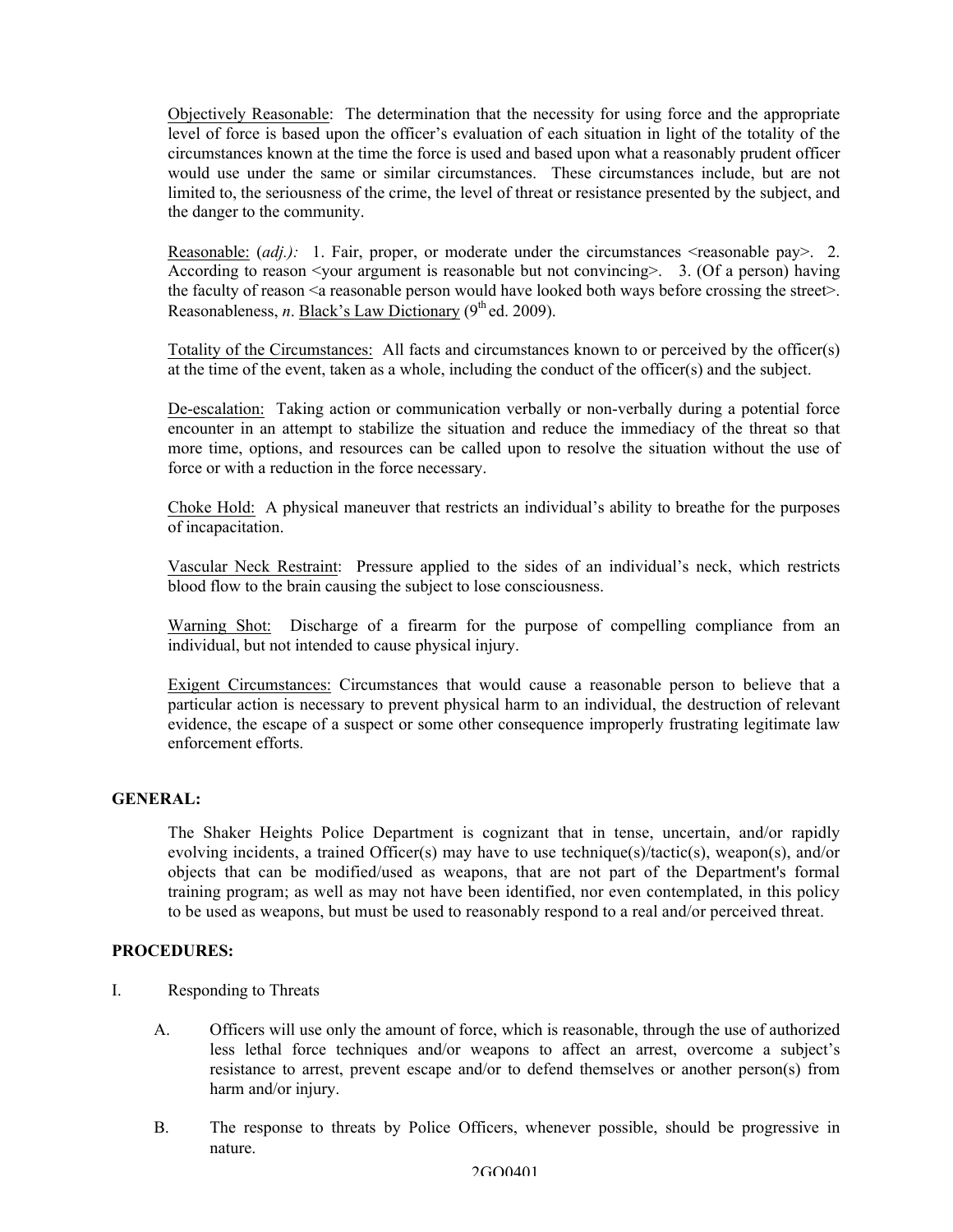- C. A Police Officer must weigh the individual facts and circumstances known collectively, and use that amount of force, which is reasonable to control, and/or gain compliance from the individual(s).
	- 1. Facts unknown to a Police Officer at the time the force was used, no matter how compelling will NOT be considered, at a later date, to justify or condemn the Response to Threat.
	- 2. When it is objectively reasonable to believe that a subject is fully under control, then the use of force must terminate immediately.
- II. Responding to Deadly Threats
	- A. A Shaker Heights Police Officer's use of deadly force, in response to a deadly threat, is considered reasonable when:
		- 1. The Police Officer(s) believes deadly force is necessary to defend him/her against death or imminent danger of serious physical injury.
		- 2. The Police Officer(s) believes deadly force is necessary to defend another person from death or imminent danger of serious physical injury.
		- 3. The use of deadly force is necessary to prevent the escape of a suspected fleeing felon and the Police Officer believes that the suspected felon poses an immediate threat of death or imminent danger of serious physical injury to the Police Officer or others if their apprehension is delayed.
	- B. Recommendations
		- 1. Where reasonable, appropriate, and not prevented by physical environment, distance or other situational circumstances, officers should provide warning prior to the use of deadly force.
	- C. Restrictions
		- 1. Shaker Heights Police Officers are prohibited from firing warning shots.
		- 2. Chokeholds and or vascular neck restraints shall not be used for the purpose of gaining control over a subject unless deadly force would be considered reasonable.
		- 3. Firearms shall not be discharged at a moving vehicle unless:
			- i. A person in the vehicle is threatening the officer or another with deadly force by means other than the vehicle; or
			- ii. The vehicle is operated in a manner deliberately intended to strike an officer or another person, and all other reasonable means of defense have been exhausted (or are not present or practical) including moving out of the path of the vehicle.
			- iii. Firearms shall not be discharged from a moving vehicle except in exigent circumstances. In these situations, an officer must have an articulable reason for this use of deadly force.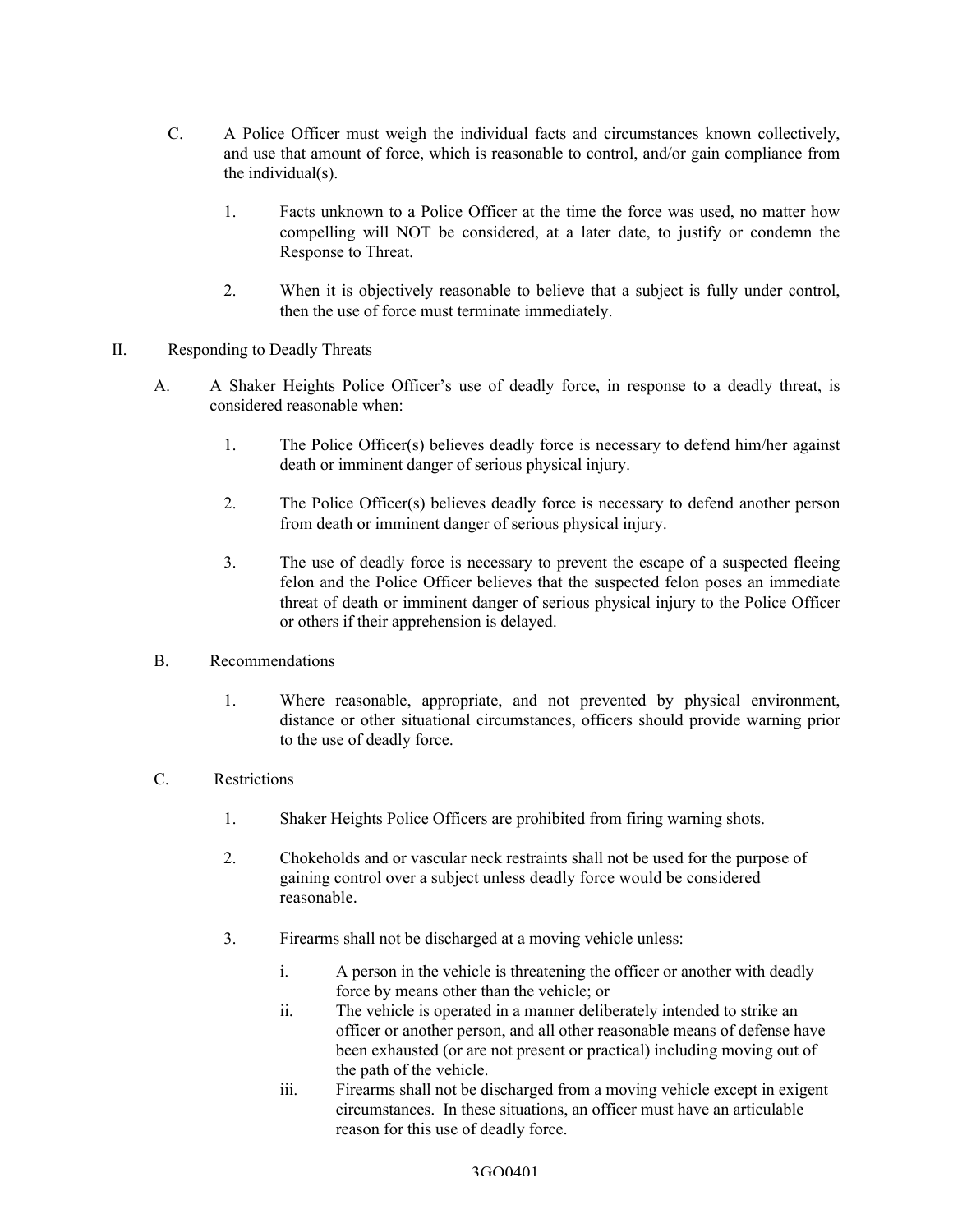- III. Rendering Post-Threat Aid
	- A. Medical aid shall be provided, as quickly as *reasonably* possible, when response to threats have caused visible injury, or the subject requests medical attention.
	- B. Mandatory Activations of the Emergency Medical System shall be utilized in the following circumstances:
		- 1. Severe Injuries have occurred
		- 2. Medical Distress is Apparent; or
		- 3. The Individual is Unconscious
	- C. Appropriate medical aid may include, but is not be limited to, the following:
		- 1. Increased observation to detect obvious changes in condition;
		- 2. Applying first aid;
		- 3. Evaluation by medically trained/certified individuals;
		- 4. Immediate aid by medical professionals for more serious or life-threatening incidents.
- IV. Reporting Procedures
	- A. A Written Report and a Response to Threat Report (Form 0401-A) are required from any employee who, in the course of their duty:
		- 1. Discharges a firearm in reaction to a Response to Threat;
		- 2. Takes an action that results in, or is alleged to have resulted in, injury or death of another person;
		- 3. Applies force through the use of lethal or less lethal weapons;
			- i. Includes pointing a firearm, less lethal munitions launcher or CEW at a person.
		- 4. Applies less-lethal physical force or techniques against a subject greater than the minimal level of force used to place someone in handcuffs.
	- B. When multiple Officers are engaged in the same Response to Threat incident, the "Primary Officer" will complete the form which will include reporting on each of the assisting officers' responses to threats. Each assisting officer will be responsible for initialing the form in the appropriate box affirming what the primary officer has reported.
	- C. When a Police Officer's actions amount to, result in, and/or are alleged to have resulted in injury or death to another person, the Police Officer's actions will be documented in accordance with GO 0106, Critical Incidents.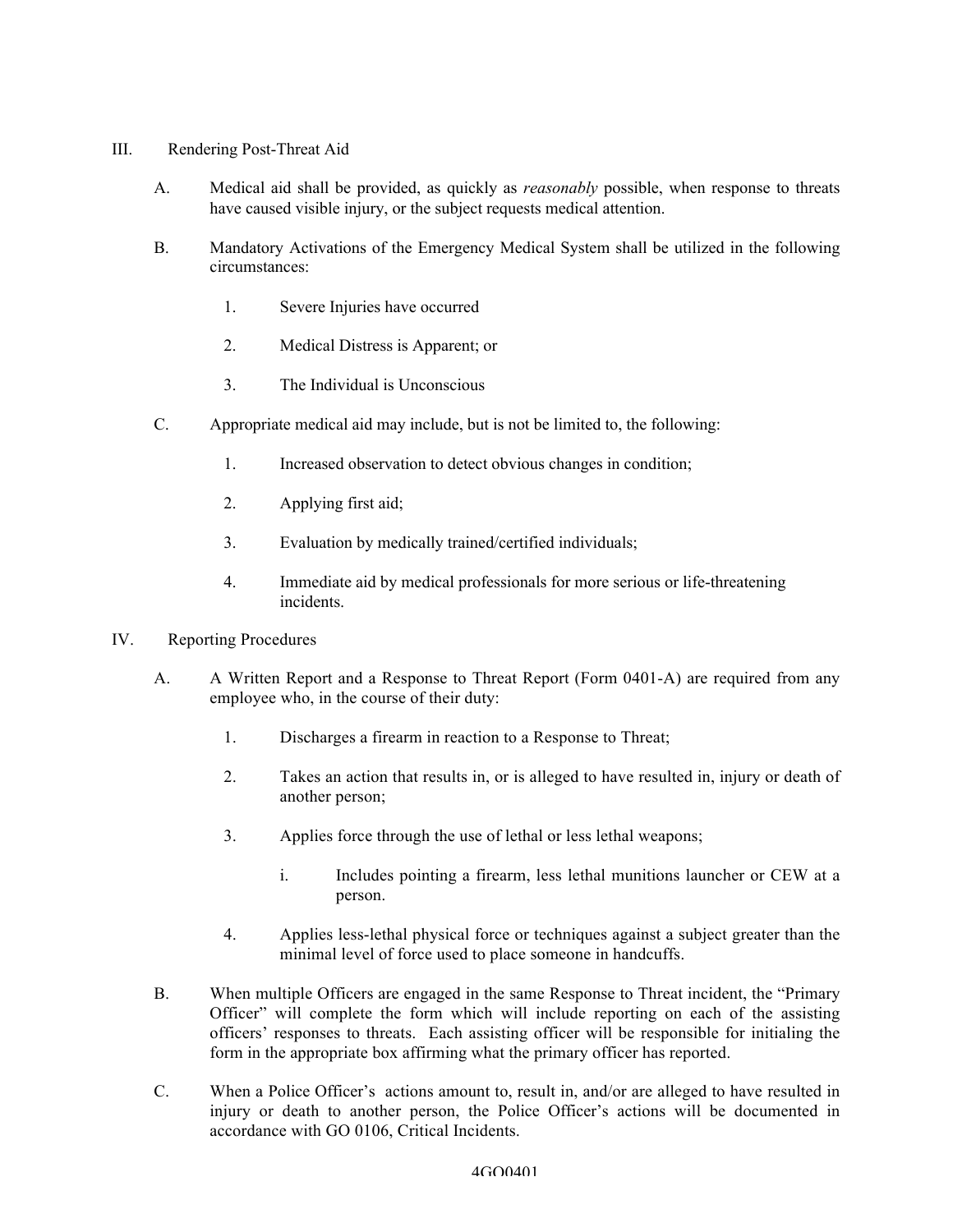- V. Review/Investigations
	- A. Response to Threats
		- 1. Each incident shall be reviewed by the Officer's supervisor and the Training Unit for his/her review. The report shall also be administratively reviewed by the chief or his designee. Exemplary performance, training needs and suspected policy violations will be forwarded to the appropriate Bureau Commander for additional review.
		- 2. Final copies of all Response to Threat incidents are maintained by the Police Information Unit.
	- B. Deadly Force
		- 1. Each incident shall be assigned to the following for review and/or investigation:
			- i. Investigation Unit
			- ii. Internal Affairs Unit
			- iii. Prosecutor's Office
		- 2. Upon the completion of the review/investigation, the incident shall be forwarded to the Administrative Review Committee as outlined in GO 0106, Critical **Incidents**
	- C. Annual Analysis
		- 1. The Training Unit shall conduct an analysis of response to threat activities, policies and practices and submit findings to the Chief of Police. The analysis shall include a review of assaults on Police Officers and identify the following:
			- i. Date and time of incidents;
			- ii. Types of encounters resulting in the use of force;
			- iii. Trends or patterns related to race, age and gender of subjects involved;
			- iv. Trends or patterns resulting in injury to any person, including employees;
			- v. Impact of findings on policies, practices, equipment and training.
- VI. Training
	- A. All personnel of the Department, who are authorized to carry Department issued weapons, will be instructed in ALL General Orders covering Use of Force and Deadly Force (Response to Threat) and issued copies of these orders prior to being authorized to carry a weapon and to maintain that authorization.
	- 5GO0401 B. Annually, Department personnel, who are authorized to carry department issued weapons, shall be trained and tested on the Department's Response to Threat policy, de-escalation techniques and shall also demonstrate proficiency with any departmentally approved